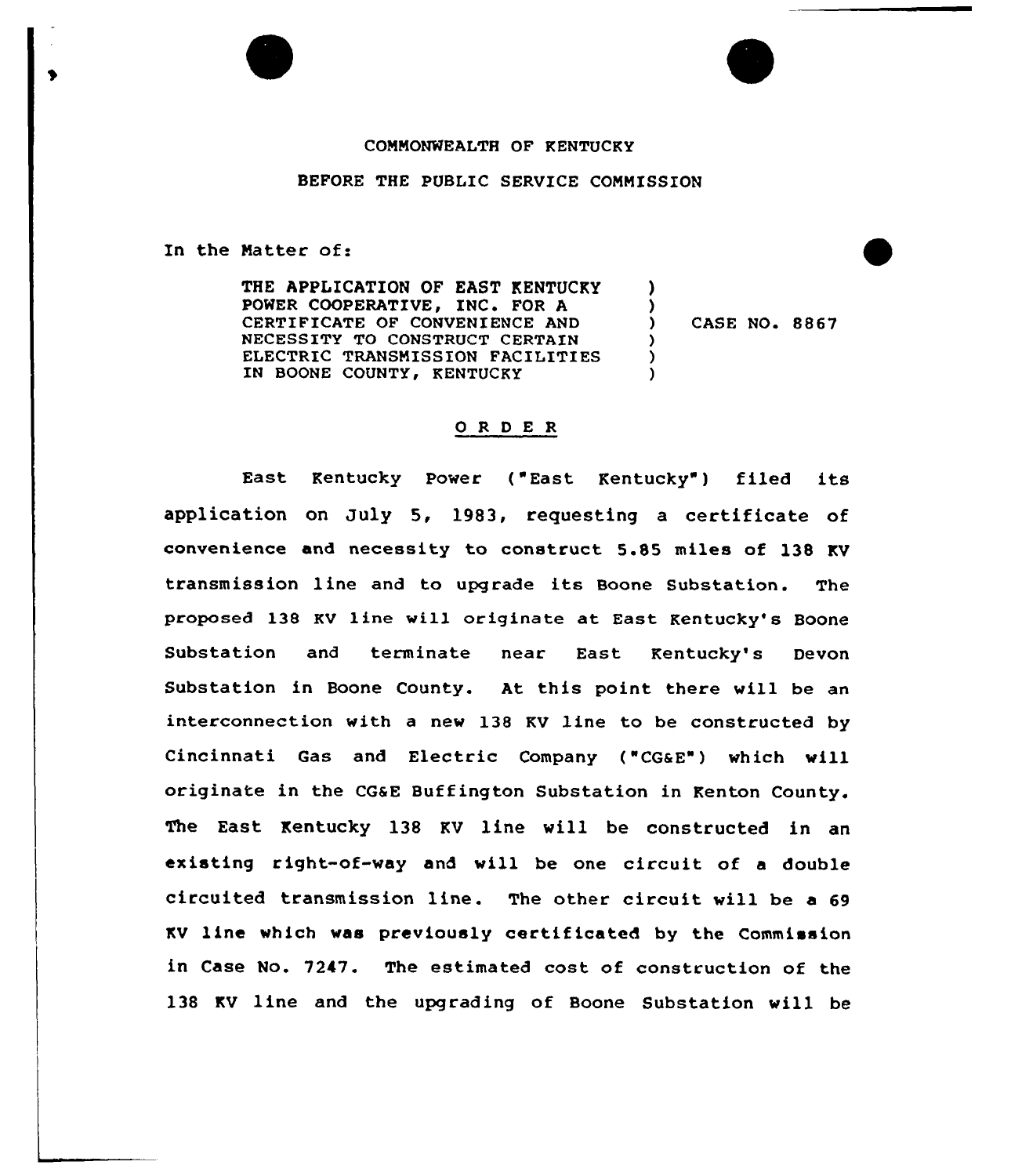\$ 1,730,364. East Kentucky will finance the construction by utilizing an existing working capital line of credit with the National Rural Utilities Cooperative Finance Corporation ( CFC"} pending an application to the Rural Electrification Administration and CFC for permanent financing. The Commission requested additional information and it was received on July 27, 1983.

CGs <sup>E</sup> filed its application on September 15, 1983, far a certificate of convenience and necessity to construct the aforementioned 138 KV transmission line and the Commission decided to combine the hearings for the East Kentucky and CG&E applications, and set them for September 30, 1983, at 10:00 a.m., in the Commission's offices in Frankfort.

The hearings were held as scheduled. There were no intervenors and all parties were present for offering testimony and responding to cross-examination. The Commission requested a copy of the intercannection agreement between East Kentucky and CG&E and both parties agreed to furnish it as soon as it was completed. The agreement was filed with the Commission an April 17, 1984.

The Commission, after consideration of the evidence of record and beng advised, is of the opinion and finds that;

1, The construction of the proposed 138 KV interconnection between East Kentucky and CG&E will benefit both utilities by achieving the following:

(a} Improvement of area reliability.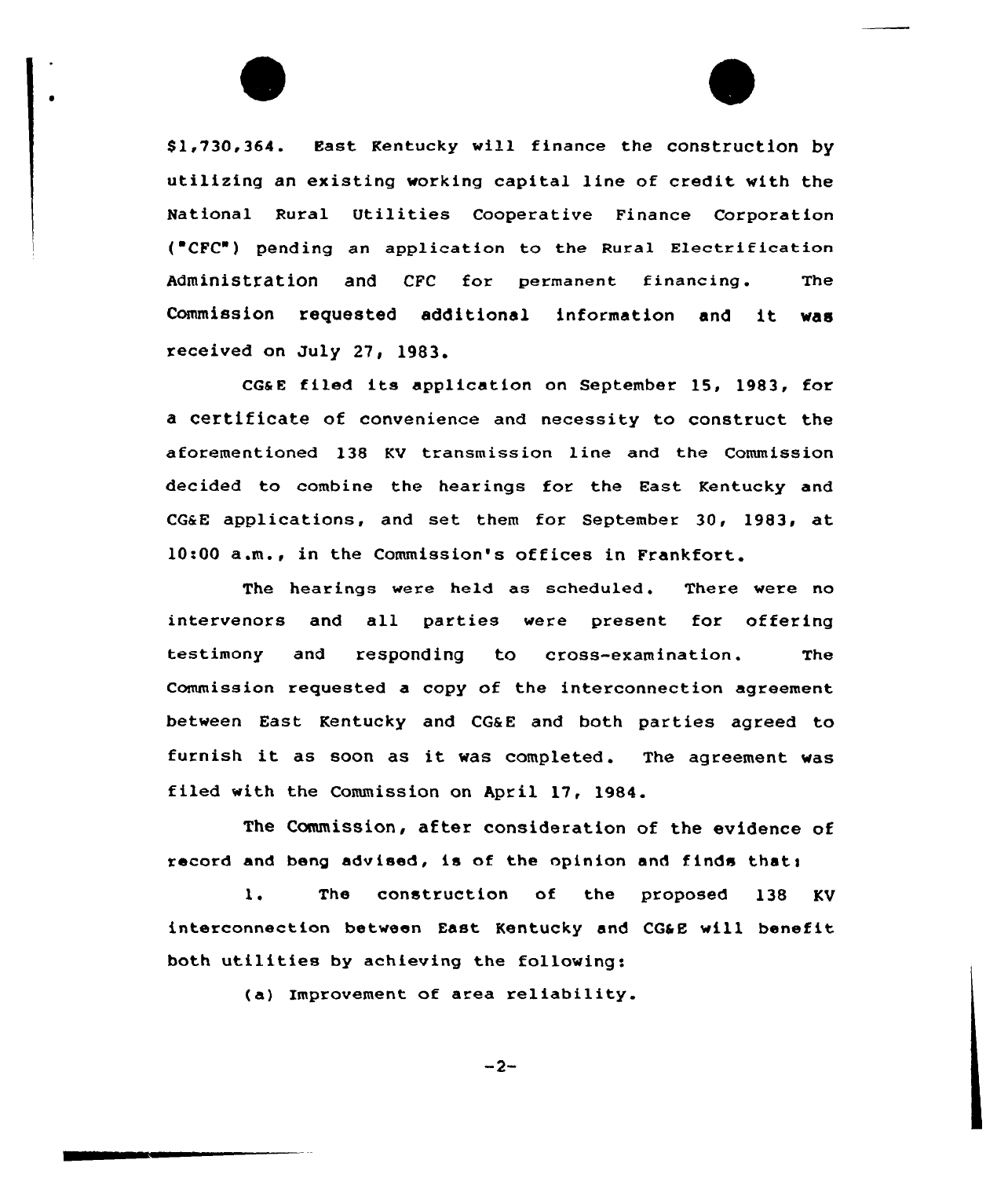

- (c} Allow power interchanges between utilities and wheeling capability with a third party utility.
- (d) Eliminate or reduce the construction of redundant sub-transmission facilities to serve isolated service areas.
- (e) Allow the deferment of certain construction projects vhich othervise would be required at earlier dates.

2. Public convenience and necessity require the construction by East Kentucky of the additions and improvements to its existing plant, as described in the application and record, and a certificate should be granted.

3. The proposed new construction will not be in direct competition with any electric utility now located in the area for which the application is sought.

IT IS THEREFORE ORDERED that East Kentucky be and it hereby is granted a certificate of convenience and necessity to construct the 138 KV transmission line and to interconnect vith the 138 KV transmission line vhich vill be constructed by CGaE, and to make certain improvements to the Boone substation, e11 as more specifically described in the application and record.

 $-3-$ 

مناصبات المناديات